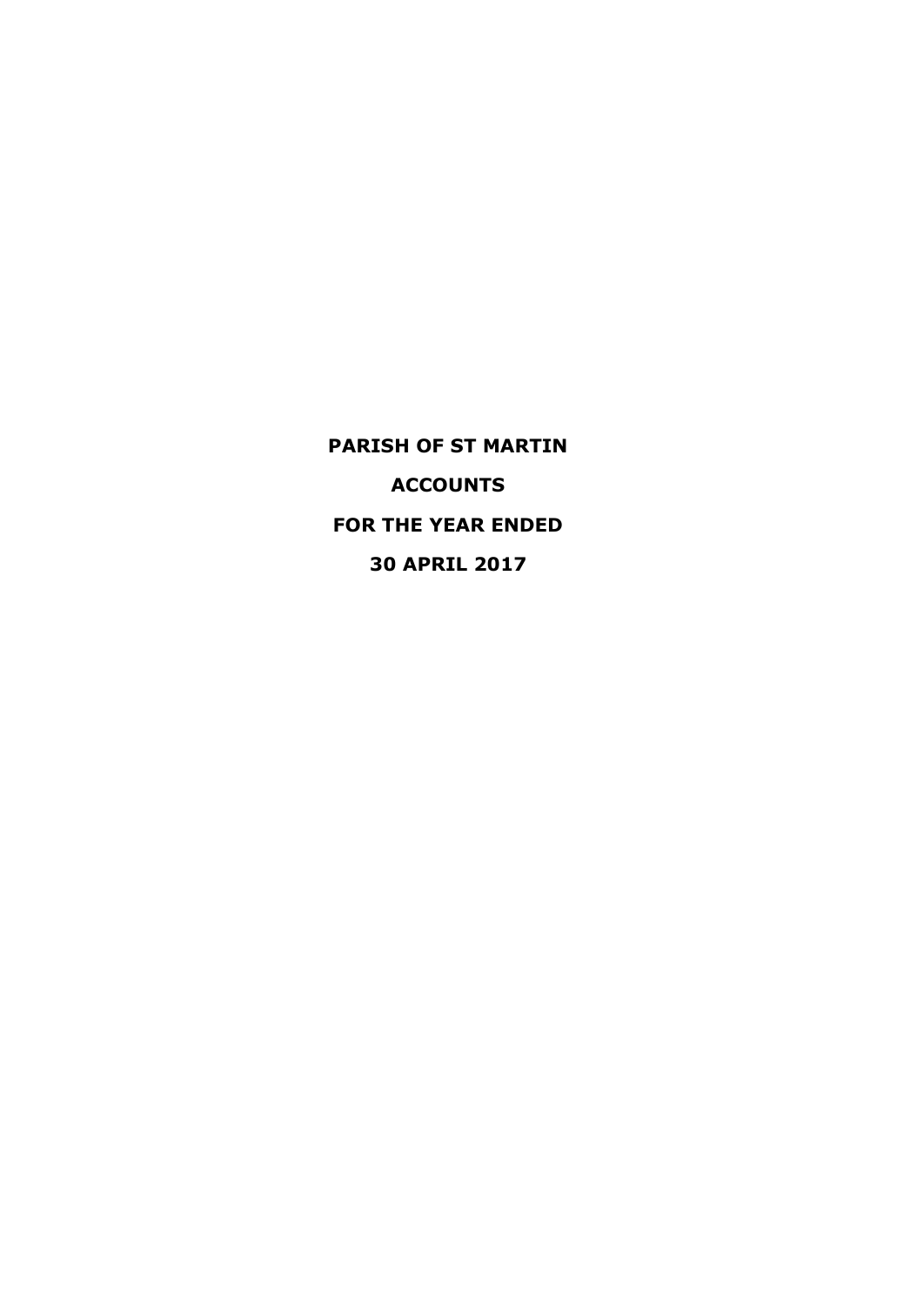# **INDEX TO THE ACCOUNTS**

# **FOR THE YEAR ENDED 30 APRIL 2017**

# **Page**

| Independent Auditor's Report            |               | 1    |
|-----------------------------------------|---------------|------|
| Summary of Balances                     |               | 2    |
| Summary of Capital Balances and Funding |               | 3    |
| General Account                         | - Income      | 4    |
|                                         | - Expenditure | 5/6  |
|                                         | - Summary     | 6    |
| Roads Account                           |               | 7    |
| Notes to the Accounts                   |               | 8/11 |
| Charitable Funds                        |               | 12   |
| Estimates - 2017/2018                   |               | 13   |
| Budget - 2017/2018                      |               | 14   |

| Parish of St Martin Sheltered Housing -<br>The "H" Trust                     | Schedule 1 |
|------------------------------------------------------------------------------|------------|
| Parish of St Martin Sheltered Housing -<br>St Martin Sheltered Housing Trust | Schedule 2 |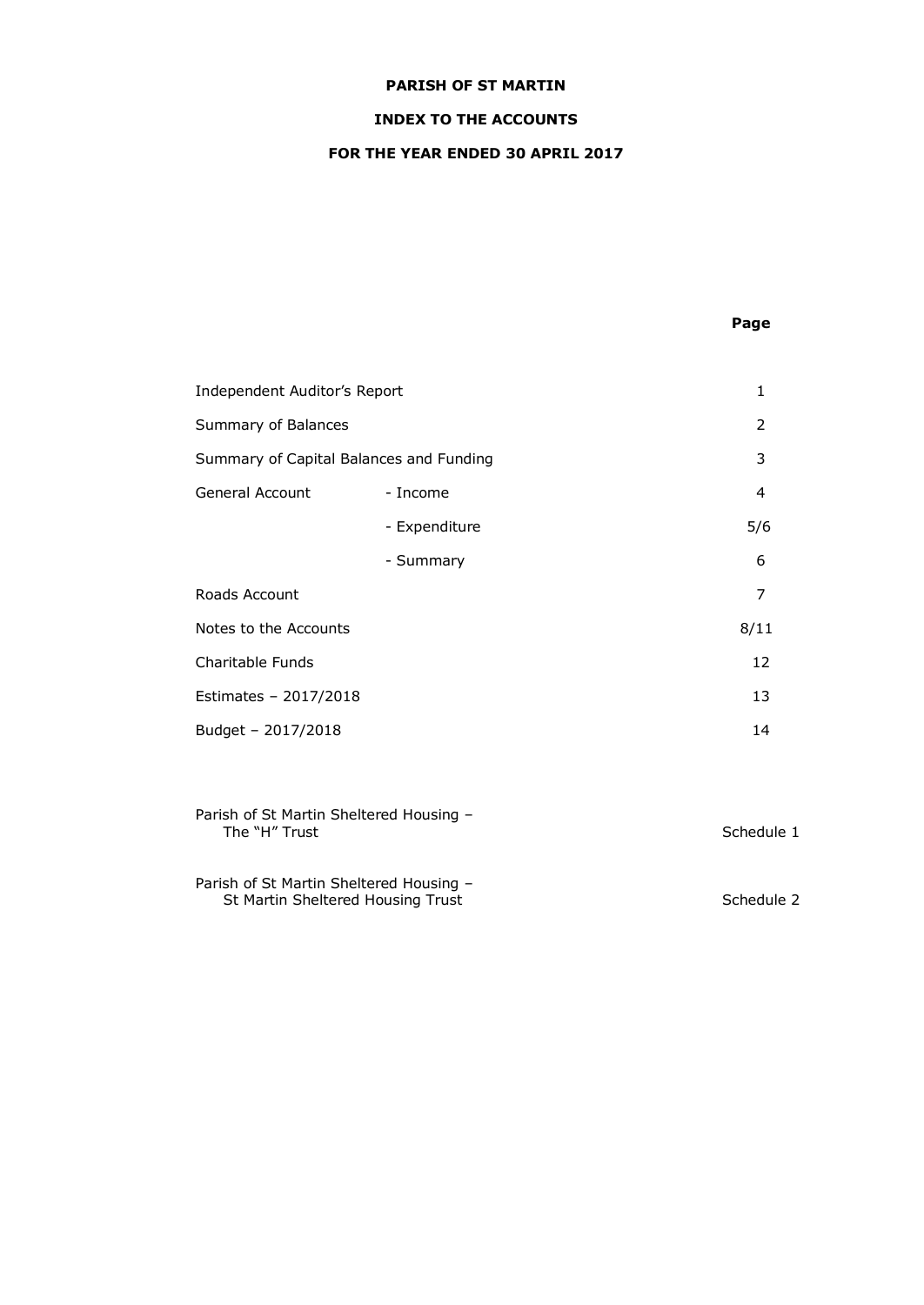

95-97 Halkett Place St. Helier, Jersey Channel Islands JE1 1BX

#### **INDEPENDENT AUDITOR'S REPORT TO THE PRINCIPALS AND ELECTORS OF THE PARISH OF ST MARTIN**

We have audited the financial statements of the Parish of St Martin for the year ended 30 April 2017 on pages 2 to 11. These financial statements have been prepared under the accounting policies set out therein.

This report is made solely to the principals and electors of the Parish, as a body. Our audit work has been undertaken so that we might state to the Parish's principals and electors those matters we are required to state to them in an auditor's report and for no other purpose. To the fullest extent permitted by law, we do not accept or assume responsibility to anyone other than the Parish and the principals and electors of that Parish as a body, for our audit work, for this report, or for the opinions we have formed.

### **Respective responsibilities of Connétable and auditors**

The Connétable is responsible for the preparation of the accounts in accordance with applicable law and the Parish's own accounting policies. In preparing these accounts the Connétable is required to select suitable accounting policies and apply them consistently, make judgements and estimates that are reasonable and prudent and prepare the financial statements on the going concern basis unless it is inappropriate to assume that the Parish will continue in operation.

The Connétable is responsible for keeping proper accounting records which show with reasonable accuracy at any time the financial position of the Parish. The Connétable, together with the Procureurs du Bien Public, is also responsible for safeguarding the assets of the Parish and hence for taking reasonable steps for the prevention and detection of fraud and other irregularities.

Our responsibility is to audit and express an opinion on the accounts in accordance with relevant legal and regulatory requirements and International Standards on Auditing (UK and Ireland). Those standards require us to comply with the Auditing Practices Board's Ethical Standards for Auditors.

We report to you our opinion as to whether the accounts are properly prepared in accordance with the Parish's own accounting policies and applicable law. We also report to you if, in our opinion, the Parish has not kept proper accounting records or if we have not received all the information and explanations we require for our audit.

### **Scope of the audit opinion**

An audit includes obtaining evidence about the amounts and disclosures in the financial statements sufficient to give reasonable assurance that the accounts are free from material misstatement, whether caused by fraud or error. This includes an assessment of: whether the accounting policies are appropriate to the Parish's circumstances and have been consistently applied and adequately disclosed; the reasonableness of significant accounting estimates made by the Parish; and the overall presentation of the accounts.

In addition, we read the financial and non-financial information issued with the accounts to identify material inconsistencies with the accounts and to identify any information that is apparently materially incorrect based on, or materially inconsistent with, the knowledge acquired by us in the course of performing the audit. If we become aware of any apparent material misstatements or inconsistencies we consider the implications for our report.

# **Opinion on financial statements**

In our opinion the financial statements:

- give a true and fair view, in accordance with the Parish's own accounting policies, of the Parish's affairs as at 30 April 2017 and of its income and expenditure for the year then ended; and
- have been properly prepared in accordance with applicable law.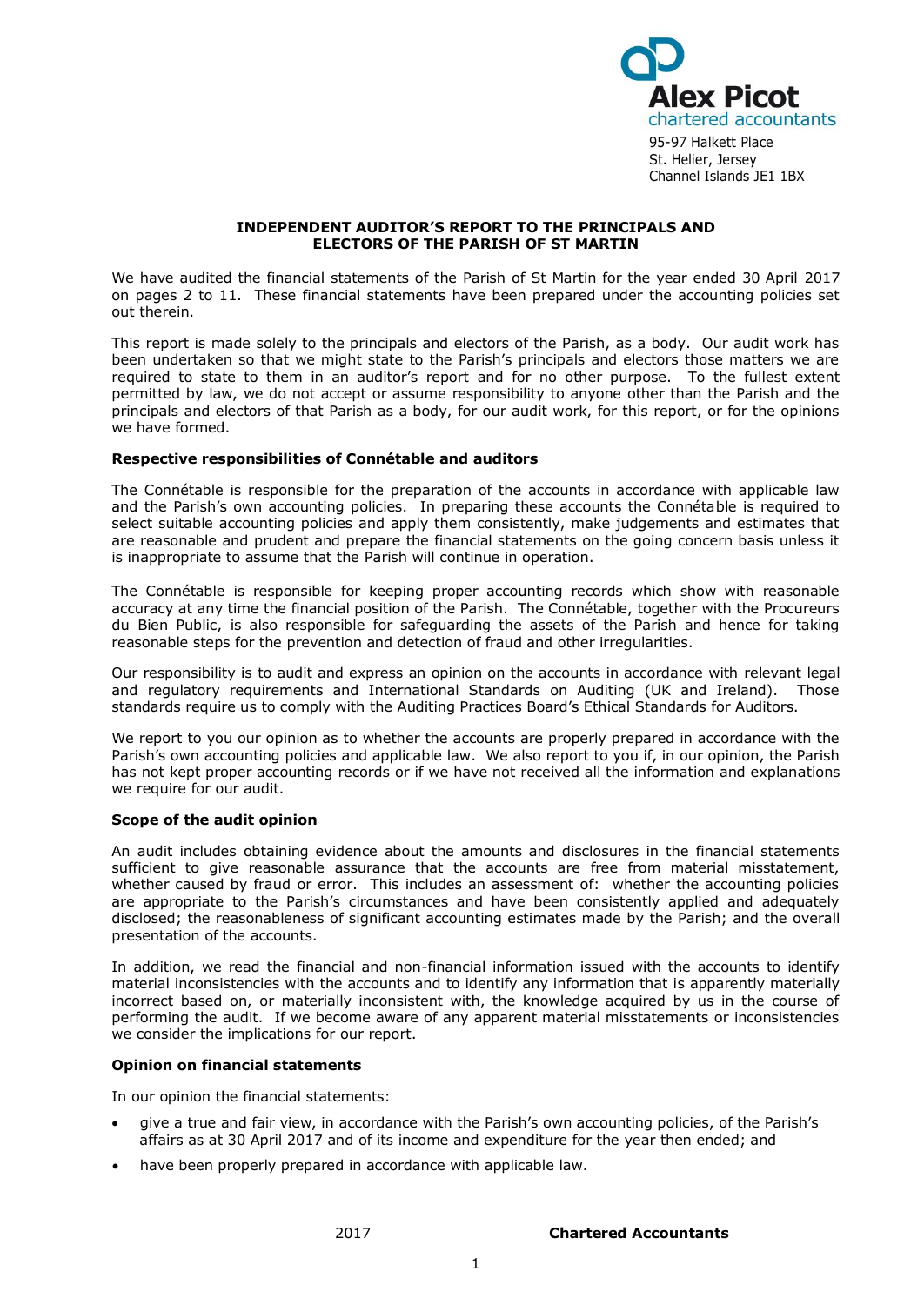## **PARISH OF ST MARTIN SUMMARY OF BALANCES AT 30 APRIL 2017**

|                                                                   |             |        | 2017             |        | 2016     |
|-------------------------------------------------------------------|-------------|--------|------------------|--------|----------|
|                                                                   | <b>Note</b> | £      | £                | £      | £        |
| <b>CURRENT ASSETS</b>                                             |             |        |                  |        |          |
| Sundry debtors and prepayments                                    |             |        | 7,599            |        | 8,652    |
| Cash at bank and in hand                                          |             |        | 549,890          |        | 476,665  |
|                                                                   |             |        | 557,489          |        | 485,317  |
| <b>CREDITORS: Amounts falling due</b><br>within one year          |             |        |                  |        |          |
| Driving licences prepaid                                          | 5           | 13,417 |                  | 13,918 |          |
| Sundry creditors and accruals                                     | 6           | 91,856 |                  | 54,556 |          |
|                                                                   |             |        | 105,273          |        | 68,474   |
| <b>NET CURRENT ASSETS</b>                                         |             |        | 452,216          |        | 416,843  |
| <b>CREDITORS:</b> Amounts falling due after<br>more than one year |             |        |                  |        |          |
| Driving licences prepaid                                          | 5           |        | 21,805           |        | 29,993   |
|                                                                   |             |        | £430,411         |        | £386,850 |
|                                                                   |             |        |                  |        |          |
| <b>BALANCES IN HAND</b>                                           |             |        |                  |        |          |
| General Account (page 6)                                          |             |        | 221,897          |        | 209,681  |
| Reserve Fund                                                      | 7           |        | 123,834          |        | 144,818  |
| Parish Depot Fund<br>Parish Vehicle Reserve Fund                  | 8<br>8      |        | 15,271<br>13,950 |        | 2,509    |
| Church Projects Reserve Fund                                      | 8           |        | 38,500           |        | 11,385   |
| Car Park Reserve Fund                                             | 8           |        | 7,860            |        | 18,457   |
| Former St Martin's School Project                                 |             |        |                  |        |          |
| Reserve Fund (page 3)                                             |             |        | 9,099            |        |          |
|                                                                   |             |        | £430,411         |        | £386,850 |

| <b>CONNÉTABLE</b> |
|-------------------|
| <b>PROCUREUR</b>  |
| 2017              |

The notes on pages 8 to 11 form part of these accounts Independent Auditor's Report – page 1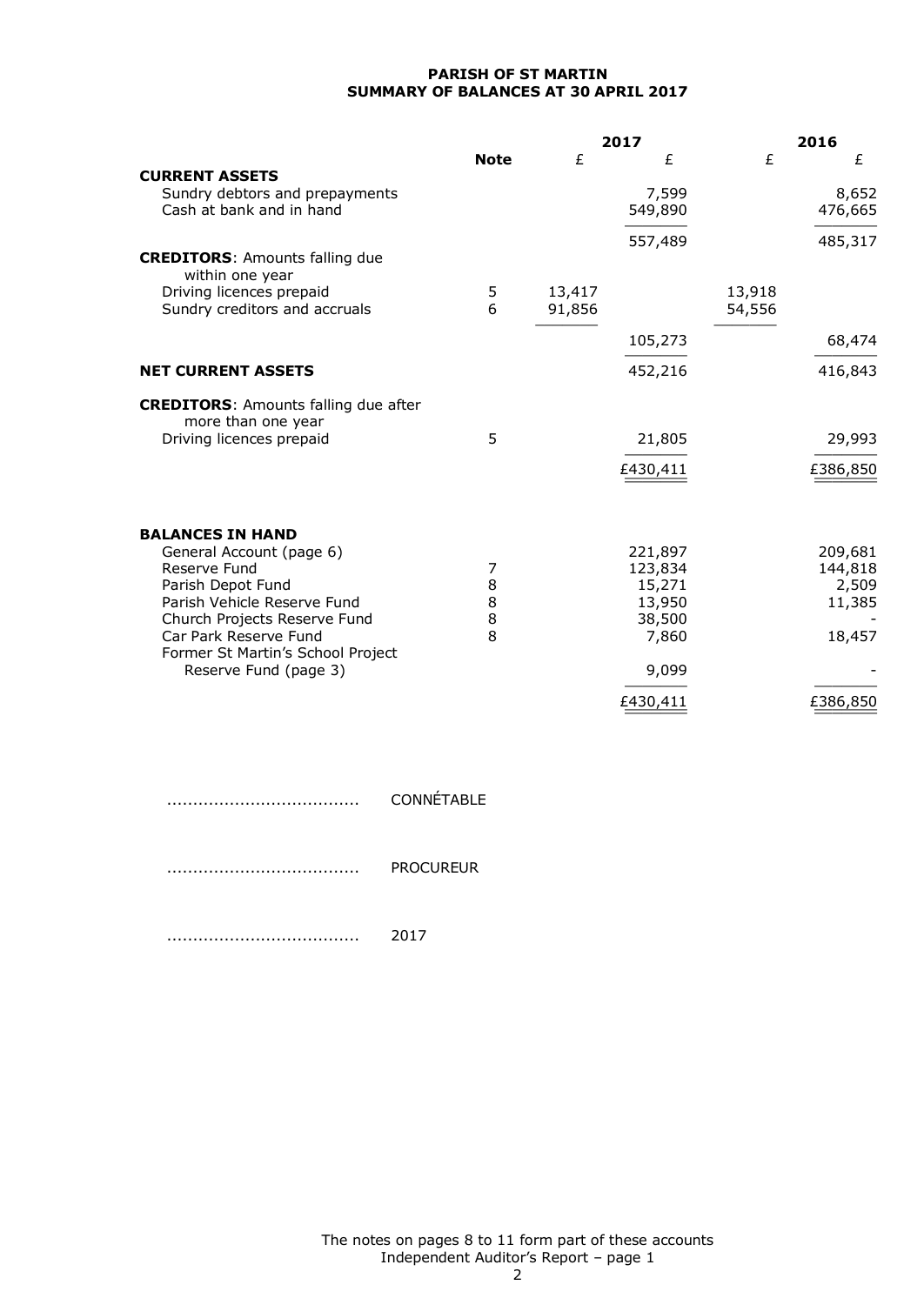#### **PARISH OF ST MARTIN SUMMARY OF CAPITAL BALANCES AND FUNDING AT 30 APRIL 2017**

|                                                   | 2017<br>£ | 2016<br>£ |
|---------------------------------------------------|-----------|-----------|
| <b>Rectory refurbishment</b>                      |           |           |
| Capital expenditure to date                       | 551,454   | 551,454   |
| Rental deposit                                    | 5,000     | 5,000     |
|                                                   | £556,454  | £556,454  |
| Loan finance<br>Rents received less running costs | 82,677    | 136,129   |
| - cumulative                                      | 168,777   | 115,325   |
| Donation                                          | 300,000   | 300,000   |
| Rental deposit                                    | 5,000     | 5,000     |
|                                                   | £556,454  | £556,454  |

| <b>Former St Martin's School Project Reserve Fund</b>                                                                                                                                                                                             | £                                                                        | £ |
|---------------------------------------------------------------------------------------------------------------------------------------------------------------------------------------------------------------------------------------------------|--------------------------------------------------------------------------|---|
| <b>Balance brought forward</b>                                                                                                                                                                                                                    |                                                                          |   |
| <b>Receipts</b><br>Transfer from General Account (a)<br>Transfer from Reserve Fund (a)<br><b>Transfer from General Account</b><br>Education Department contribution<br>Rent received                                                              | 19,350<br>21,231<br>36,000<br>10,000<br>18,568<br>105,149                |   |
| <b>Expenditure</b><br>Cleaning and maintenance<br>Heat, light and water<br>Insurance<br>Bank Facility arrangement fee<br>Project management fees<br>Architectural, Planning and Professional fees<br>Maison Scolaithe (refurbishment and repairs) | 1,623<br>1,176<br>2,218<br>2,500<br>34,600<br>31,112<br>22,821<br>96,050 |   |
| <b>Balance carried forward</b>                                                                                                                                                                                                                    | £9,099                                                                   | £ |

(a) These transfers were agreed at the Parish Assembly on 16 June 2016.

The notes on pages 8 to 11 form part of these accounts Independent Auditor's Report – page 1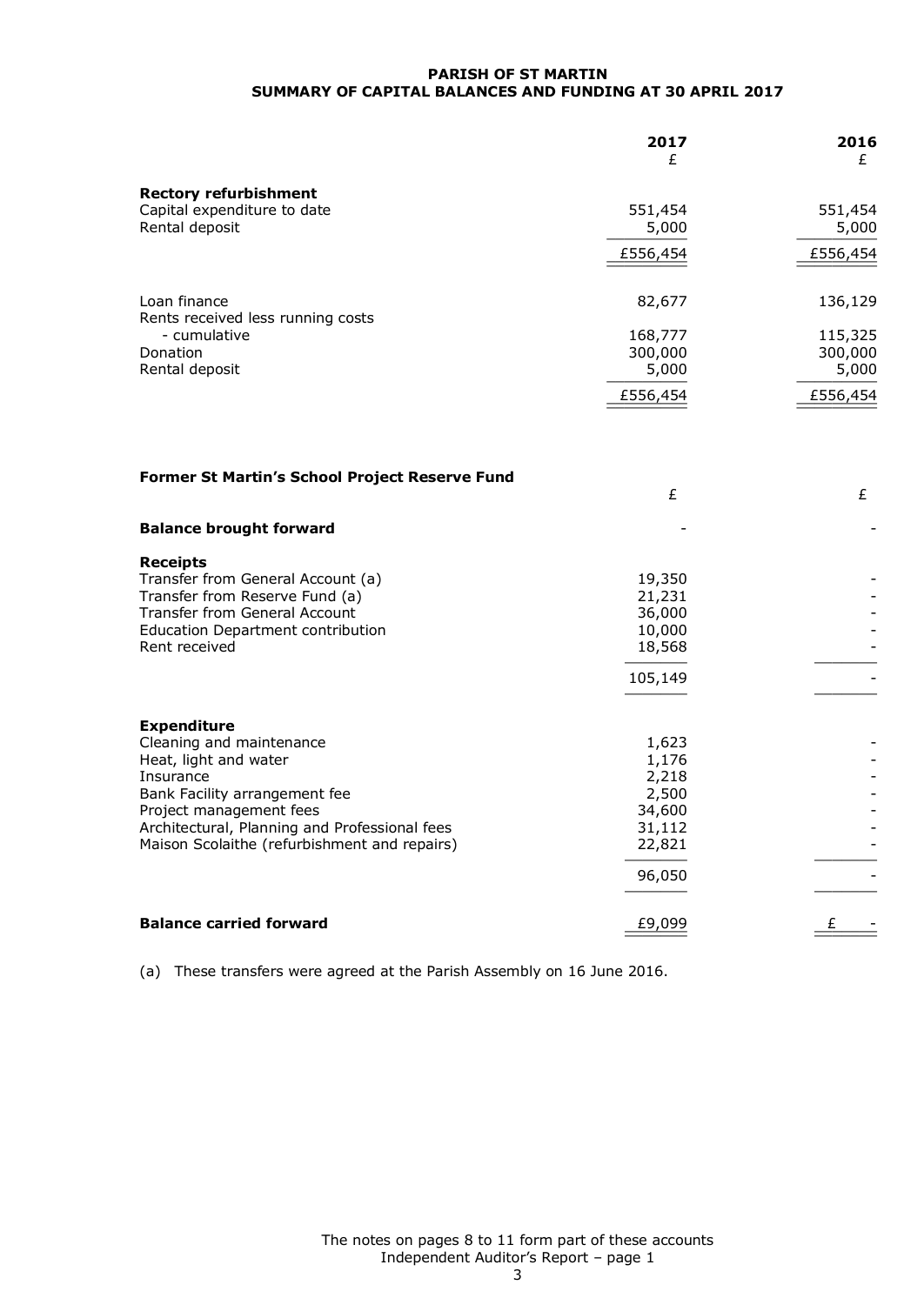#### **GENERAL ACCOUNT - INCOME**

# **FOR THE YEAR ENDED 30 APRIL 2017**

|                                                                                               |             |                                           | 2017     |                                           | 2016     |
|-----------------------------------------------------------------------------------------------|-------------|-------------------------------------------|----------|-------------------------------------------|----------|
| <b>2016 RATE</b>                                                                              | <b>Note</b> | £                                         | £        | £                                         | £        |
| 52,568,914 quarters assessed at 1.22p per quarter<br>(2015 - 51,644,598 at 1.16p per quarter) |             |                                           | 641,341  |                                           | 599,077  |
| Add: Surcharges made<br>Less: Adjustments and non-recoverables<br>Unpaid balances             | 2           | 925<br>634                                | 2,431    | 1,898<br>603                              | 2,187    |
|                                                                                               |             |                                           | (1, 559) |                                           | (2, 501) |
| <b>TOTAL RATES RECEIVED</b>                                                                   |             |                                           | 642,213  |                                           | 598,763  |
| <b>SUNDRY INCOME</b><br>Rates arrears (net of refunds and                                     |             |                                           |          |                                           |          |
| collection charges)<br>Rental income<br>Speeding fines<br>Deposit interest<br>Other income    | 3           | 2,085<br>38,448<br>1,965<br>171<br>13,493 |          | 1,321<br>38,204<br>4,425<br>289<br>13,243 |          |
|                                                                                               |             |                                           | 56,162   |                                           | 57,482   |
| <b>TOTAL INCOME FOR THE YEAR</b>                                                              |             |                                           | £698,375 |                                           | £656,245 |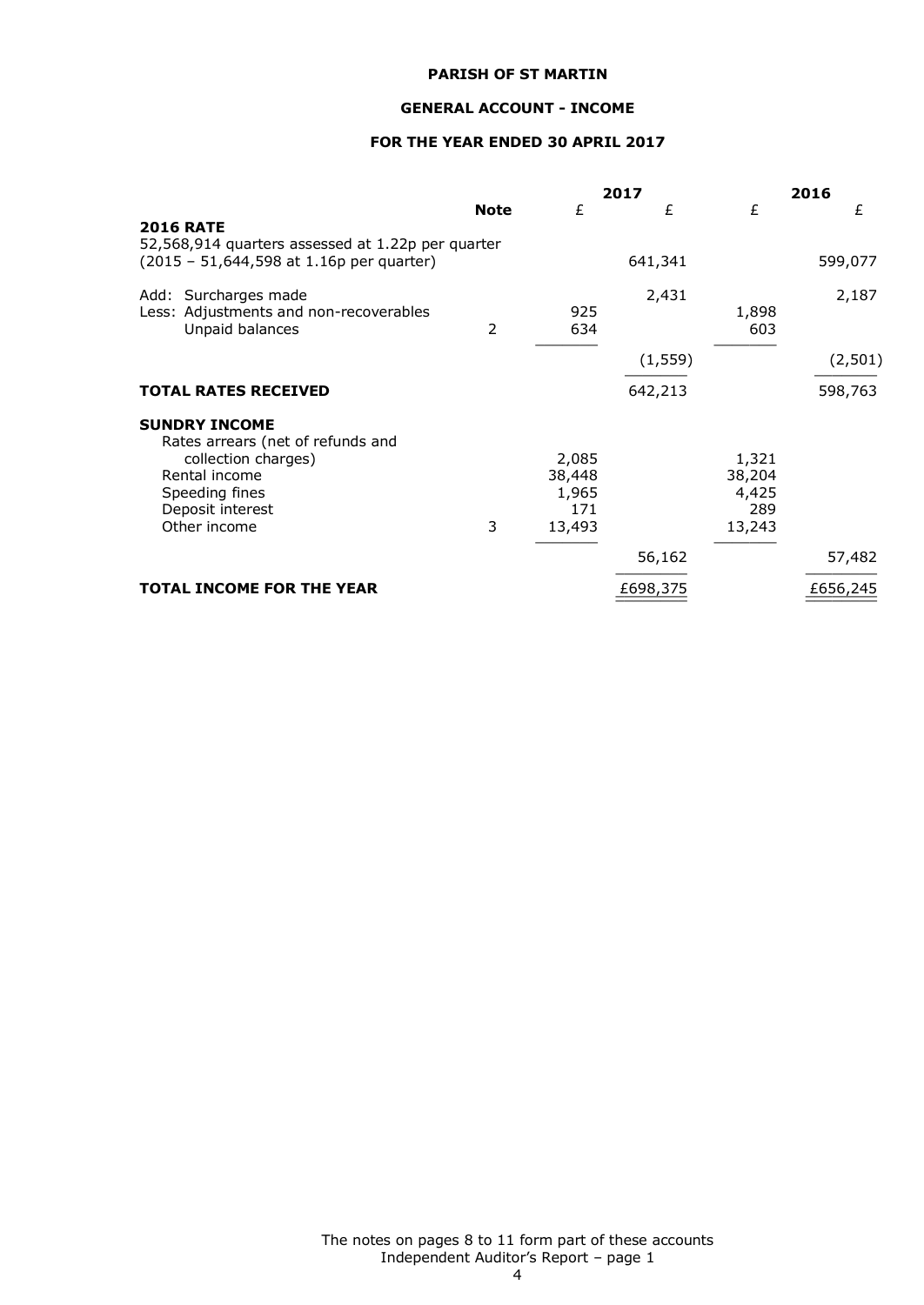# **PARISH OF ST MARTIN GENERAL ACCOUNT - EXPENDITURE FOR THE YEAR ENDED 30 APRIL 2017**

|                                                                               | <b>Estimates</b> | <b>Actual</b> | <b>Actual</b> |
|-------------------------------------------------------------------------------|------------------|---------------|---------------|
|                                                                               | 2017             | 2017          | 2016          |
| <b>Note</b>                                                                   | £                | £             | £             |
| <b>ADMINISTRATION:</b>                                                        |                  |               |               |
| Telephone and postage                                                         | 7,500            | 6,610         | 7,694         |
| Advertising, printing and stationery                                          | 10,000           | 10,107        | 6,812         |
| Computer expenses                                                             | 21,650           | 25,126        | 8,432         |
| Comité des Connétables                                                        | 6,250            | 6,250         | 6,200         |
| Sundry expenses                                                               | 7,500            | 4,151         | 5,352         |
|                                                                               | 52,900           | 52,244        | 34,490        |
|                                                                               |                  |               |               |
| <b>SALARIES, PENSIONS AND FEES:</b><br>Salaries, pensions and social security | 127,000          | 127,135       | 124,404       |
| Assessment Committee                                                          | 2,750            | 2,750         | 2,750         |
| Professional fees                                                             | 10,000           | 7,770         | 7,148         |
| Audit fee                                                                     | 5,800            | 5,800         | 5,700         |
| <b>Etat Civil</b>                                                             | 100              | 156           | 37            |
|                                                                               | 145,650          | 143,611       | 140,039       |
|                                                                               |                  |               |               |
| <b>TRESOR:</b>                                                                |                  |               |               |
| Wages, repairs and maintenance                                                | 51,000           | 44,807        | 41,868        |
| <b>RECTOR'S ACCOMMODATION ENTITLEMENT</b>                                     | 15,000           | 15,000        | 15,000        |
| <b>CHARITABLE GRANTS</b><br>4                                                 | 7,000            | 7,000         | 7,000         |
|                                                                               |                  |               |               |
| <b>ROADS ACCOUNT</b> (page 7)                                                 | 100,000          | 92,978        | 111,879       |
| <b>REFUSE COLLECTION</b>                                                      | 106,600          | 106,201       | 101,334       |
| <b>STREET LIGHTING</b>                                                        | 450              | 402           | 422           |
|                                                                               |                  |               |               |
| <b>MAINTENANCE OF PROPERTIES:</b>                                             |                  |               |               |
| - Public Hall - Upkeep                                                        | 15,800           | 14,124        | 14,520        |
| - Public Hall - Interior and exterior maintenance                             | 17,000           | 16,859        | 6,942         |
| - Other properties                                                            | 22,500           | 22,424        | 28,141        |
| - Village Green/Pavilion                                                      | 7,000            | 4,243         | 6,482         |
| - Car Park maintenance                                                        | 2,750            | 1,790         | 3,193         |
|                                                                               | 65,050           | 59,440        | 59,278        |
|                                                                               |                  |               |               |
| <b>HONORARY POLICE:</b>                                                       |                  |               |               |
| Operational                                                                   | 21,500           | 17,162        | 20,324        |
| Support<br>Capital                                                            | 17,000<br>500    | 16,086<br>878 | 15,537        |
|                                                                               | 39,000           | 34,126        | 35,861        |
|                                                                               |                  |               |               |
| Balance carried forward                                                       | 582,650          | 555,809       | 547,171       |

The notes on pages 8 to 11 form part of these accounts Independent Auditor's Report – page 1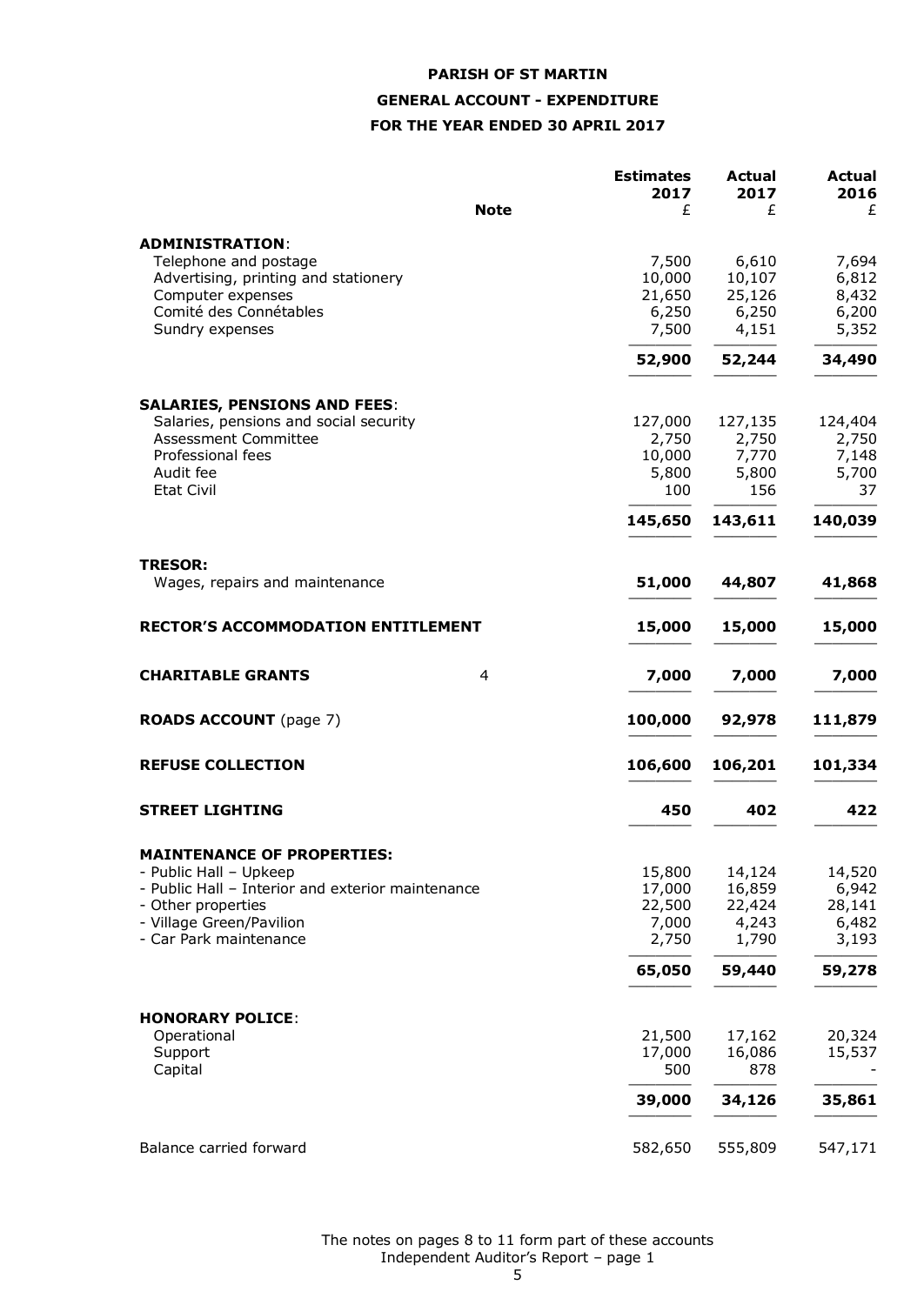# **GENERAL ACCOUNT – EXPENDITURE (CONTINUED)**

# **FOR THE YEAR ENDED 30 APRIL 2017**

|                                                                                                                                                      | <b>Estimates</b><br>2017<br>£ | Actual<br>2017<br>£        | <b>Actual</b><br>2016<br>£ |
|------------------------------------------------------------------------------------------------------------------------------------------------------|-------------------------------|----------------------------|----------------------------|
| Balance brought forward                                                                                                                              | 582,650                       | 555,809                    | 547,171                    |
| <b>RESERVE FUND</b> -allocation for future major expenditure<br>Depot and Barn Reserve Fund<br>Car Park Reserve Fund<br>Parish Vehicles Reserve Fund | 20,000<br>21,000<br>5,000     | 20,000<br>21,000<br>5,000  | 20,000<br>10,000           |
| Church Projects Reserve Fund<br>Former St Martin's School Project Reserve Fund                                                                       | 13,500<br>36,000<br>95,500    | 13,500<br>36,000<br>95,500 | 30,000                     |
| TOTAL EXPENDITURE EXCLUDING SPECIAL VOTES                                                                                                            | 678,150                       | 651,309                    | 577,171                    |
| <b>SPECIAL VOTES:</b><br>Youth Centre worker<br>Parish in Bloom                                                                                      | 12,000<br>500                 | 12,000<br>500              | 12,000<br>500              |
| <b>Battle of Flowers</b><br>Senior Citizens Christmas Fund<br>Old School Development Project<br>Petanque terrain shelter                             | 1,000<br>500<br>1,500         | 1,000<br>500<br>1,500      | 1,000<br>500<br>38,650     |
|                                                                                                                                                      | 15,500                        | 15,500                     | 52,650                     |
| <b>TOTAL EXPENDITURE FOR THE YEAR</b>                                                                                                                | £693,650                      | £666,809                   | £629,821                   |

#### **GENERAL ACCOUNT SUMMARY**

|                                                                             | £        | £        |
|-----------------------------------------------------------------------------|----------|----------|
| <b>INCOME</b> (page 4)                                                      | 698,375  | 656,245  |
| <b>EXPENDITURE</b> (pages $5 - 6$ )                                         | 666,809  | 629,821  |
| <b>EXCESS OF INCOME FOR THE YEAR</b>                                        | 31,566   | 26,424   |
| ADD: BALANCE IN HAND AT THE BEGINNING<br>OF THE YEAR                        | 209,681  | 183,257  |
| <b>TRANSFER TO FORMER ST MARTIN'S SCHOOL</b><br><b>PROJECT RESERVE FUND</b> | (19,350) |          |
| <b>BALANCE IN HAND AT THE END OF THE YEAR</b>                               | £221,897 | £209,681 |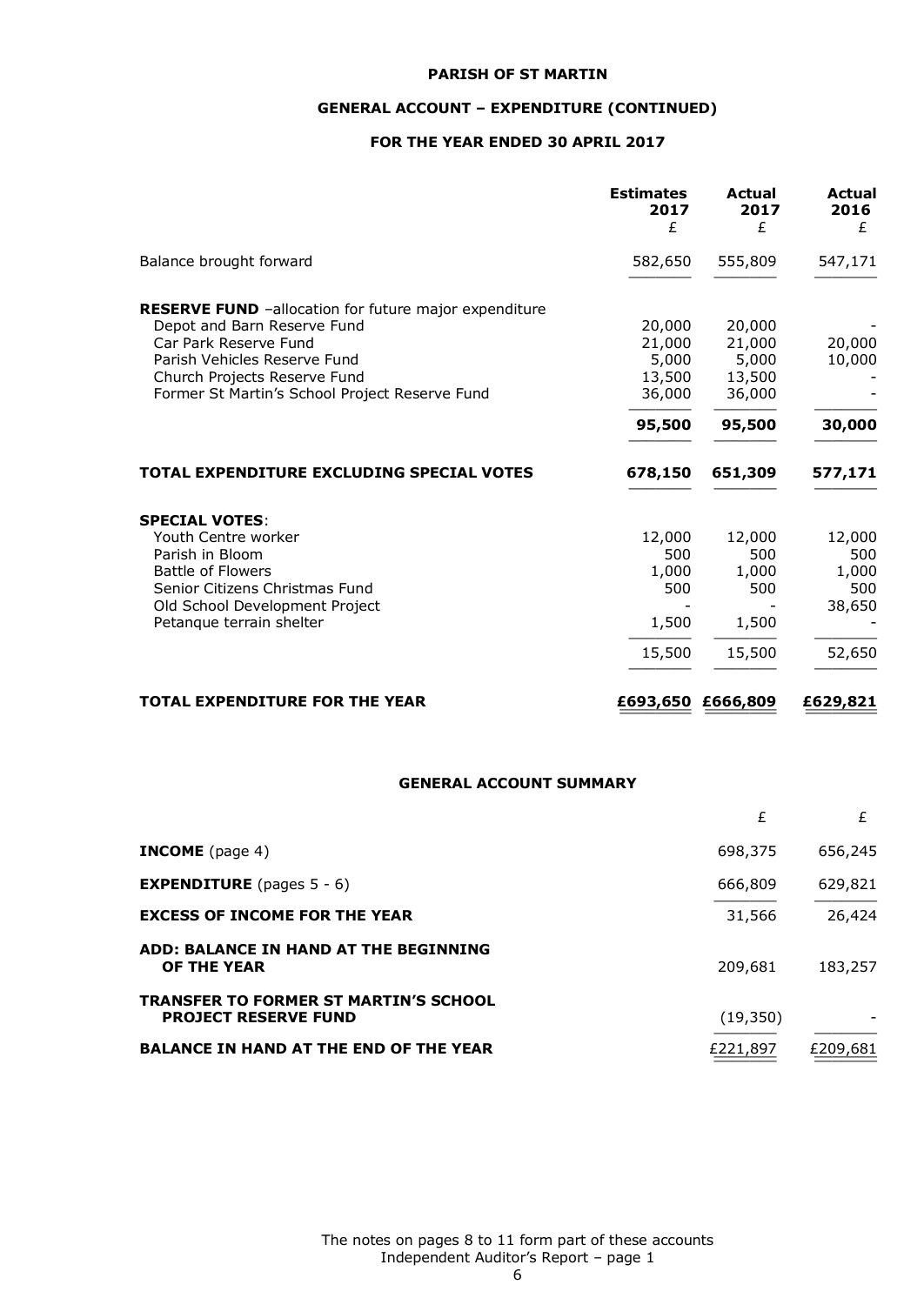#### **ROADS ACCOUNT**

# **FOR THE YEAR ENDED 30 APRIL 2017**

|                                                                                                                       | <b>Note</b> |                        | 2017                       |                      | 2016                       |
|-----------------------------------------------------------------------------------------------------------------------|-------------|------------------------|----------------------------|----------------------|----------------------------|
| <b>EXPENDITURE</b>                                                                                                    |             | £                      | £                          | £                    | £                          |
| Resurfacing and re-instatement of roads<br>Other expenditure (including drains expenditure)<br>Road cleaning contract |             |                        | 46,968<br>45,290<br>28,085 |                      | 68,232<br>46,581<br>24,625 |
|                                                                                                                       |             |                        | 120,343                    |                      | 139,438                    |
| Less: <b>INCOME</b>                                                                                                   |             |                        |                            |                      |                            |
| <b>PERMITS AND LICENCES</b>                                                                                           |             |                        |                            |                      |                            |
| Driving licences<br>Firearm certificates<br>Scaffolding permits                                                       | 5           | 19,548<br>1,312<br>250 |                            | 20,611<br>415<br>100 |                            |
|                                                                                                                       |             | 21,110                 |                            | 21,126               |                            |
| <b>FINES</b> - proportion retained by the Parish                                                                      |             | 5,255                  |                            | 5,833                |                            |
| <b>SUNDRY INCOME</b>                                                                                                  |             | 1,000                  |                            | 600                  |                            |
|                                                                                                                       |             |                        | 27,365                     |                      | 27,559                     |
| <b>NET EXPENDITURE FOR THE YEAR</b><br>Charged to General Account (page 5)                                            |             |                        | £92,978                    |                      | £111,879                   |
| <b>ESTIMATE</b>                                                                                                       |             |                        | £100,000                   |                      | £115,000                   |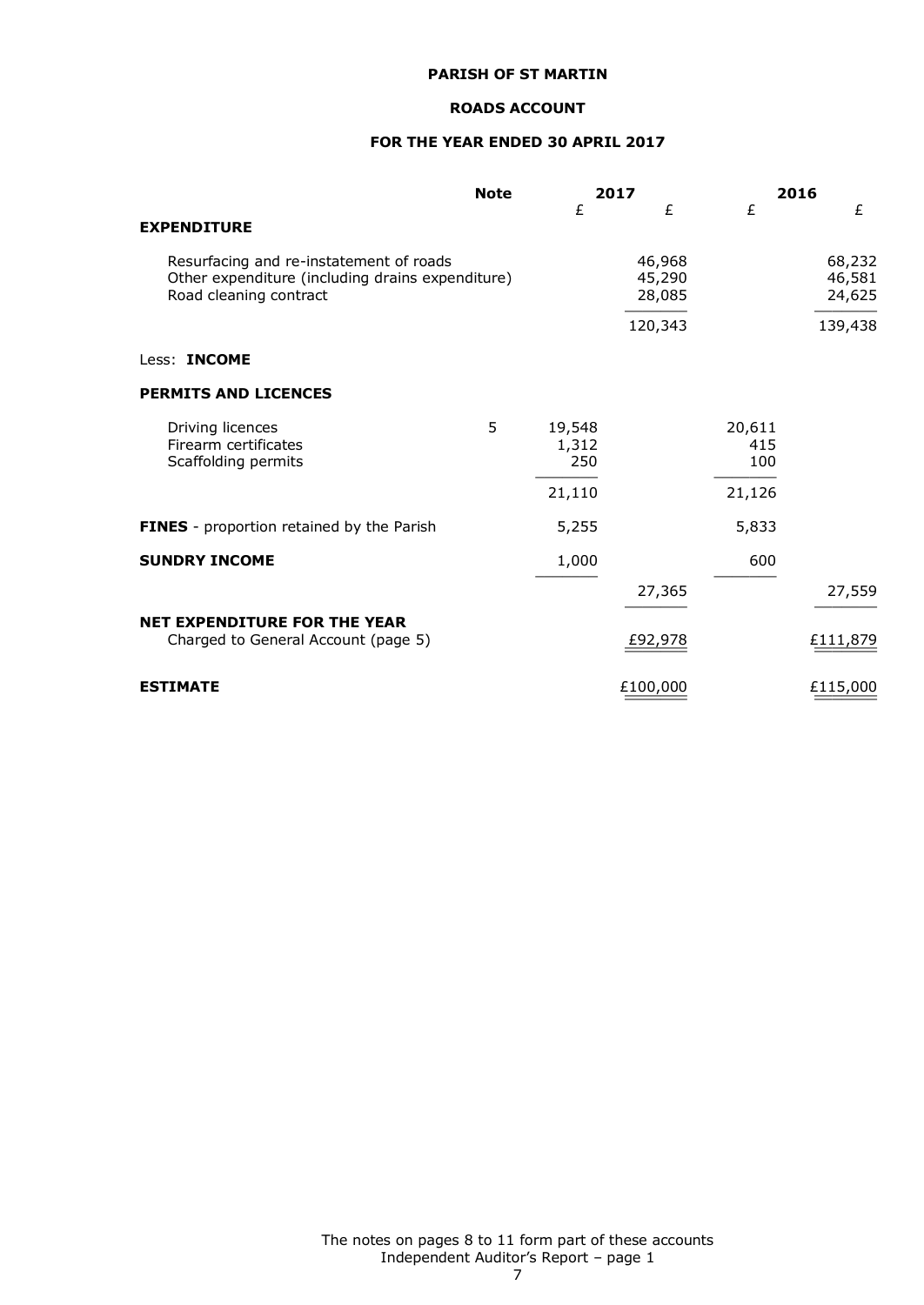#### **NOTES TO THE ACCOUNTS**

#### **FOR THE YEAR ENDED 30 APRIL 2017**

#### 1. **ACCOUNTING POLICIES**

#### 1.1 **Basis of accounting**

The accounts have been prepared under the historical cost convention and in accordance with accounting principles selected by the Parish.

#### 1.2 **Fixed assets**

Land and buildings owned by the Parish are not reflected in the balance sheet but are listed in Note 9. No depreciation is provided on buildings and the cost of repairs and maintenance, where appropriate, is charged to General Account in the year of expenditure.

Motor vehicles and Furniture, fittings & equipment are charged to General Account in the year of acquisition.

#### 1.3 **Income**

All income is brought into account on a receipts basis except:-

- Income from driving licences is apportioned over the period of the licence.
- Rental income is accounted for on an accruals basis.

#### 1.4 **Expenditure**

All expenditure is accounted for on an accruals basis.

#### 1.5 **Reserve Fund**

The Reserve Funds have been established to equalise the effect of exceptional expenses over successive years.

### 2. **UNPAID BALANCES**

|                                                | 2017  | 2016  |
|------------------------------------------------|-------|-------|
| Balance of recoverable rates                   | £634  | £603  |
| Percentage of total (adjusted) cash receivable | 0.10% | 0.10% |

# 3. **OTHER INCOME**

|                                              | 2017<br>£ | 2016<br>£ |
|----------------------------------------------|-----------|-----------|
| Dog licences (less stray dog expenditure)    | 2,483     | 2,661     |
| Hire of Public Hall                          | 1,574     | 1,954     |
| Property investigations                      | 2,566     | 2,000     |
| Sunday trading permits                       | 1,020     | 810       |
| Sundry receipts                              | 450       | 418       |
| Fees for the administration of the Sheltered |           |           |
| Housing and H Trust                          | 5,400     | 5,400     |
|                                              | £13,493   | £13,243   |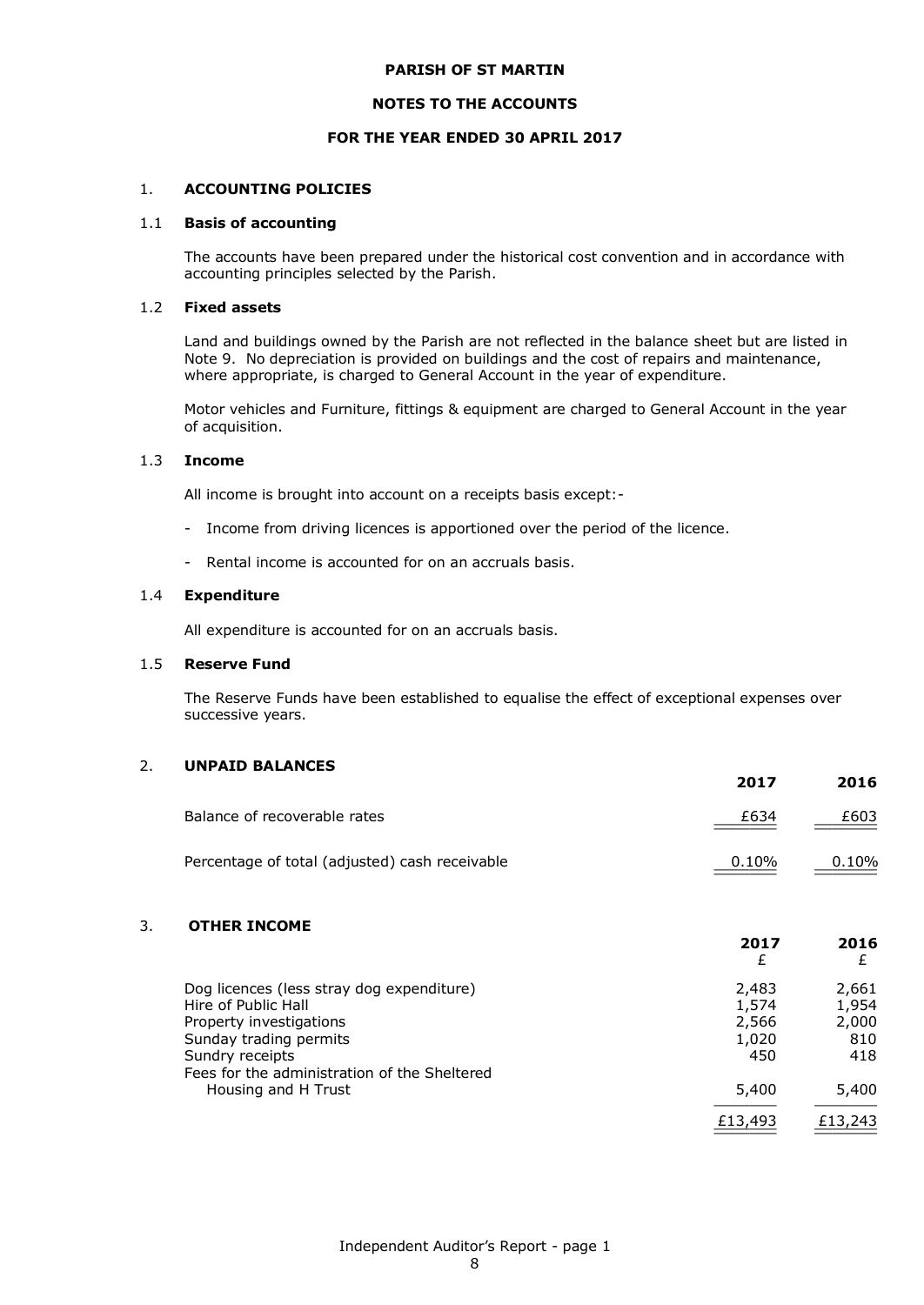# **NOTES TO THE ACCOUNTS (CONTINUED)**

# **FOR THE YEAR ENDED 30 APRIL 2017**

#### 4. **CHARITABLE GRANTS**

|                                                                   | 2017<br>£ | 2016<br>£ |
|-------------------------------------------------------------------|-----------|-----------|
| Headway                                                           | 500       | 500       |
| Jersey Age Concern                                                | 500       | 300       |
| Jersey Association of Carers                                      | 500       | 300       |
| The Samaritans (Jersey)                                           | 500       | 200       |
| Eyecan (formerly Jersey Blind Society)                            |           | 500       |
| Motor Neurone Disease Association (Jersey)                        | 500       | 500       |
| <b>CLIC Sargent</b>                                               | 500       | 400       |
| Salvation Army                                                    |           | 300       |
| Jersey Stroke Association                                         | 500       | 400       |
| Diabetes Jersey                                                   | 500       | 300       |
| Jersey Riding for Disabled                                        | 500       | 300       |
| Lions Club (Maison des Landes)                                    |           | 300       |
| Jersey Multiple Sclerosis Society                                 | 500       | 300       |
| Parkinson's Disease Society in the United Kingdom - Jersey Branch |           | 300       |
| Jersey Association for Spina Bifida and Hydrocephalus             | 500       | 300       |
| Silkworth Lodge                                                   | 500       | 300       |
| Mind Jersey                                                       |           | 400       |
| Donna Annand Melanoma Charity                                     |           | 300       |
| Les Amis                                                          | 500       | 400       |
| After Breast Cancer                                               |           | 400       |
| Jersey Cheshire Homes                                             | 500       |           |
|                                                                   | £7,000    | £7,000    |
|                                                                   |           |           |

# 5. **DRIVING LICENCES**

|                                                          | 2017             |                  | 2016             |                 |
|----------------------------------------------------------|------------------|------------------|------------------|-----------------|
|                                                          | £                | £                | £                | £               |
| Total receipts<br>Add: Deferred income brought forward   |                  | 10,859<br>43,911 |                  | 9,920<br>54,602 |
| Deferred income carried forward<br>Less:                 |                  | 54,770           |                  | 64,522          |
| - Due within one year<br>- Due within two to eight years | 13,417<br>21,805 |                  | 13,918<br>29,993 |                 |
|                                                          |                  | 35,222           |                  | 43,911          |
| Driving licence income for the year                      |                  | £19,548          |                  | £20,611         |

# 6. **CREDITORS**

| Sundry creditors | £91,856 £54,556 |
|------------------|-----------------|

**2017 2016**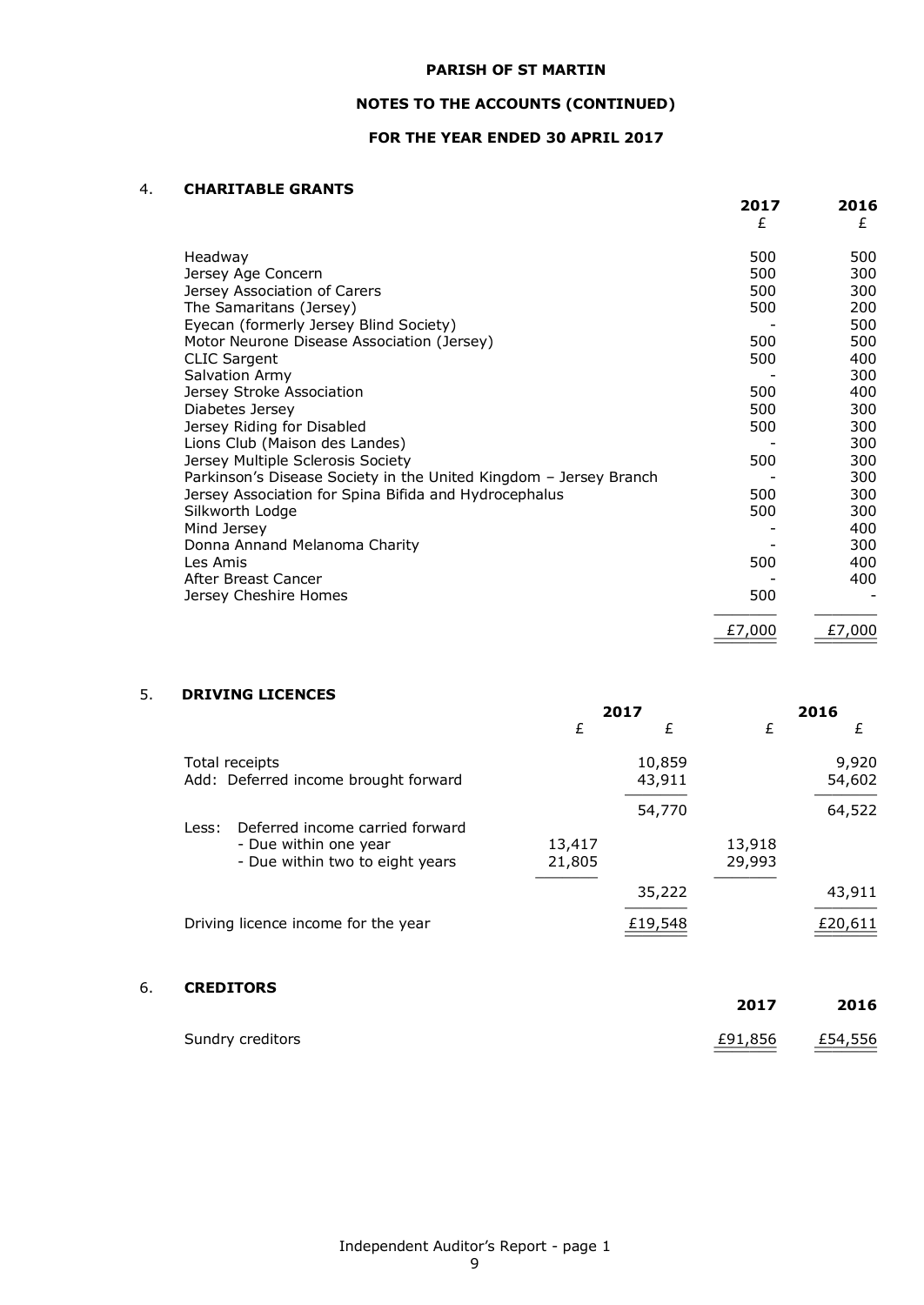#### **NOTES TO THE ACCOUNTS (CONTINUED)**

#### **FOR THE YEAR ENDED 30 APRIL 2017**

#### 7. **RESERVE FUND**

| 144,818   |
|-----------|
| 247       |
| (21, 231) |
| £123,834  |
|           |

£

### 8. **OTHER RESERVE FUNDS**

|                                                                                                          | ганэн<br>Depot &<br><b>Barn</b><br>£ | <b>Parish</b><br><b>Vehicle</b> | <b>Church</b><br><b>Projects</b> | Car<br><b>Park</b><br>£       |
|----------------------------------------------------------------------------------------------------------|--------------------------------------|---------------------------------|----------------------------------|-------------------------------|
| Balance at 1 May 2016<br><b>Transfer from General Account</b><br>Received during the year<br>Expenditure | 2,509<br>20,000<br>(7, 238)          | 11,385<br>5,000<br>(2, 435)     | 13,500<br>25,000                 | 18,457<br>21,000<br>(31, 597) |
| At 30 April 2017                                                                                         | £15,271                              | £13,950                         | £38,500                          | £7,860                        |

**Parish**

#### 9. **PARISH PROPERTIES**

Properties owned by the Parish are:

The Parish Church The Parish Rectory, coach house and garage St Martin's Public Hall La Retraite à l'Est La Retraite à l'Ouest The Parish Depot Field 388 The Village Green Pavilion Former St Martin's School Maison Scolaithe

### 10. **GOODS AND SERVICES TAX**

Part 4 of the Goods and Services Tax (Jersey) Law 2007 relates to the Public Sector and interprets "parish" as any of the 12 parishes of Jersey. The Parish, as a public authority, has special treatment under Regulation 5 of the Goods and Services Tax (Jersey) Regulations 2007. This determines the detail of the application of the Law to the 12 parishes of Jersey. In particular, a parish is required to be registered for Goods and Services Tax (GST).

GST does not apply to the supply of goods and services by a parish, being a supply that is not in the course of or furtherance of a business. Most of the income is from rates received and is not derived from business activities. Article 53 of the Law requires any GST paid by the parish to be refunded if it is incurred on supplies or importations that were not for business purpose.

In summary, GST will not be charged by the Parish on the supply of goods and services connected with regulatory functions but GST charges will apply where the parish provides goods and services in competition with commercial concerns.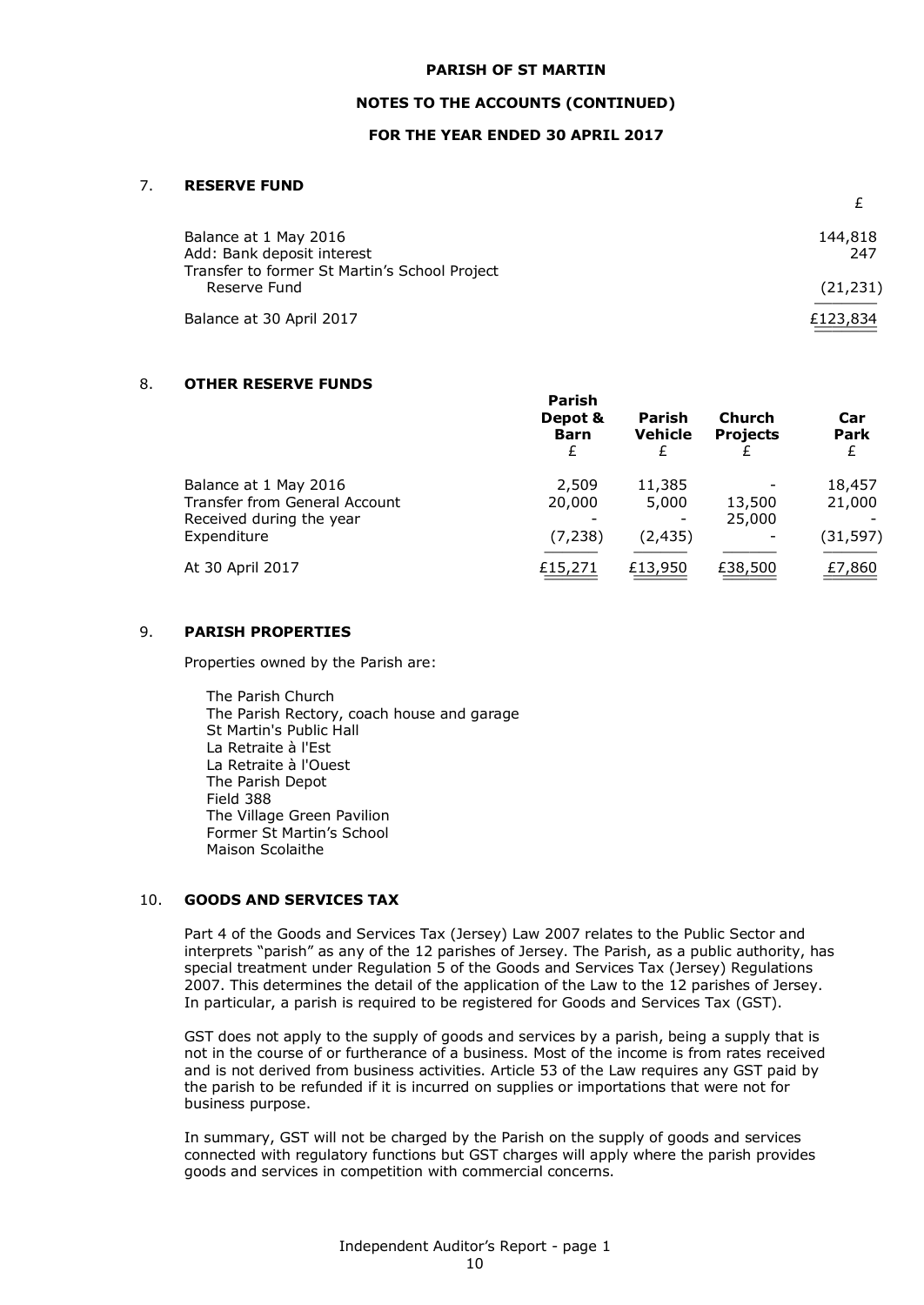### **NOTES TO THE ACCOUNTS (CONTINUED)**

### **FOR THE YEAR ENDED 30 APRIL 2017**

## 11. **PENSION COSTS**

Certain employees of the Parish are members of the Public Employees Contributory Retirement Scheme ('PECRS'), which is a defined benefit pension scheme, open to employees of several employers in the Island of Jersey. The assets are held separately from those of the Parish. Contribution rates are determined by an independent actuary so as to spread the costs of providing benefits over the members' expected service lives.

Salaries and emoluments include pension contributions for staff to this scheme amounting to £18,885 (2016: £18,509). Since the Parish is unable to readily identify its share of the underlying assets and liabilities of the PECRS, being a multi-employer scheme under Financial Reporting Standard 17 'Retirement Benefits' ('FRS 17'), contributions to the scheme will continue to be accounted for as if they were contributions to a defined contribution scheme.

The most recent actuarial valuation was performed at 31 December 2013. The main purposes of the valuation are to review the operations of the scheme, to report on its financial condition, and to confirm the adequacy of the contributions to support the scheme benefits. The valuation showed that there is a surplus in the present scheme at the valuation date of £92.7 million.

However, in addition the Parish also has a liability to meet its share of the pre-1987 debt, as do all participating employers. This arose from the restructuring of the PECRS arrangements with effect from 1 January 1988. The PECRS Council of Management formally determined the pre-1987 liability in September 2005 and in January 2006 the Parish was advised of the repayment schedule to meet the liability, which was deemed to have taken effect from January 2002. The PECRS actuary advised that the Parish's share of the liability was to be serviced by the payment of a monthly sum, starting in April 2006 and continuing until December 2083. The monthly sum, which includes repayment of interest, £204 from January 2016 and was increased to £210 from January 2017, is an amount calculated by the actuary, but approximating changes in pay of the PECRS membership.

It is the Parish's accounting policy not to account for Fixed Assets or Long-term Liabilities. Therefore the above mentioned gross pension liability for the pre-1987 debt and the related charge have not been recorded in the financial statements at 30 April 2017. The Parish has agreed to meet this liability through an established repayment schedule, which would be in place even if the Parish has no participating members at the time. Under this schedule, payments made including interest incurred will be charged to the General Account in the year they are paid. In view of the agreed schedule the Connetable and Procureurs believe that the Parish is able to continue to meet all of its obligations as they fall due. Under the agreed scheme the Parish has the option to repay the full liability at any time.

### 12. **CONTINGENT LIABILITY**

The contingent liability relates to the IT States Computer Link. In the event of a claim the Parish is liable for the first £4,161 of the cost of the claim.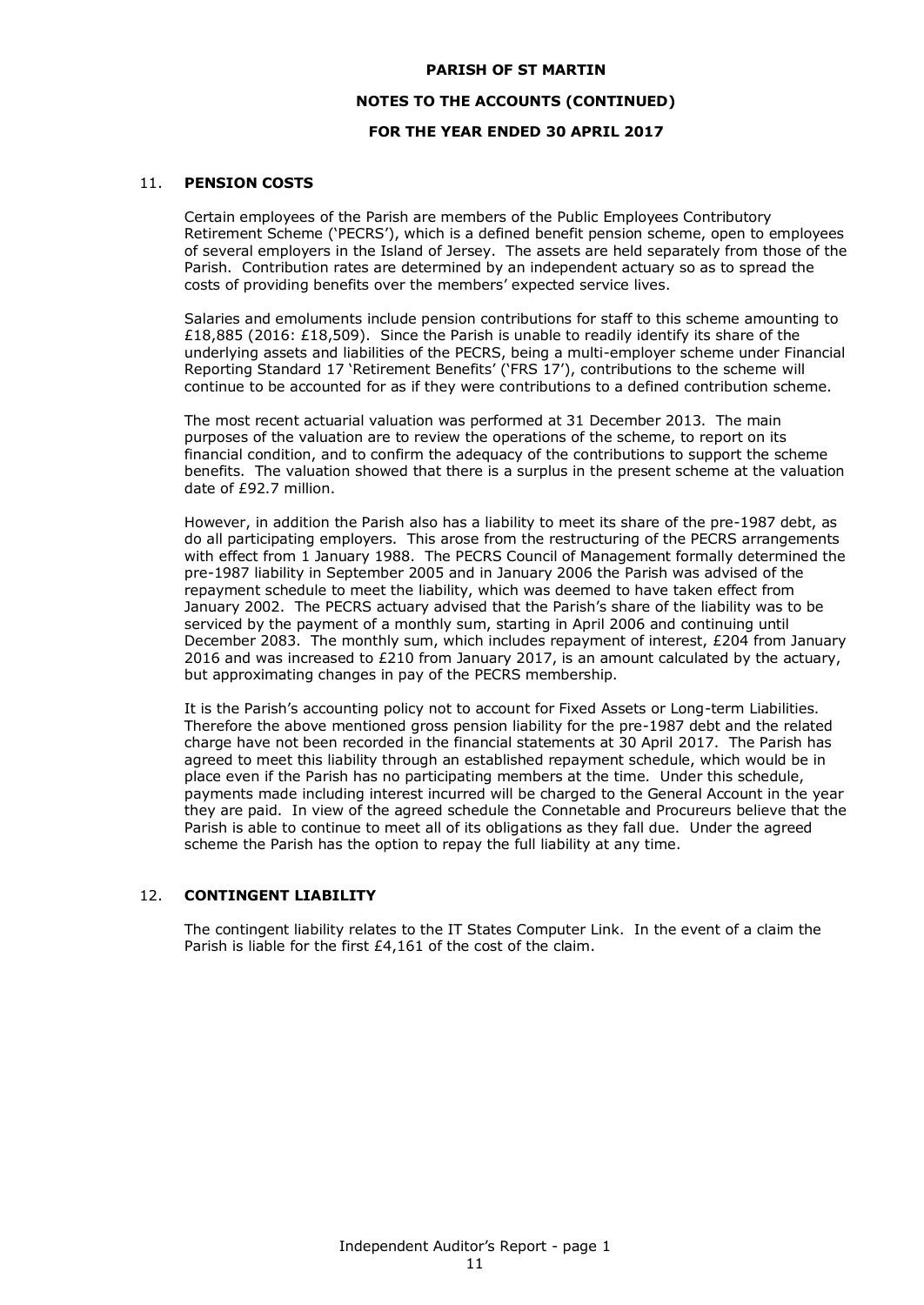# **CHARITABLE FUNDS**

### **FOR THE YEAR ENDING 30 APRIL 2017**

|                         | 2017    | 2016    |
|-------------------------|---------|---------|
| <b>TOTAL FUNDS HELD</b> | £59,360 | £54,422 |

The above balance of £59,360 represents the total of the following Charitable Funds:

- Don Barreau
- Don Bisson
- Don Gruchy
- Clos des Pauvres
- Westaway

Parishioners facing financial hardship may apply for assistance from the above charitable funds.

Please contact the Parish Secretary for further details.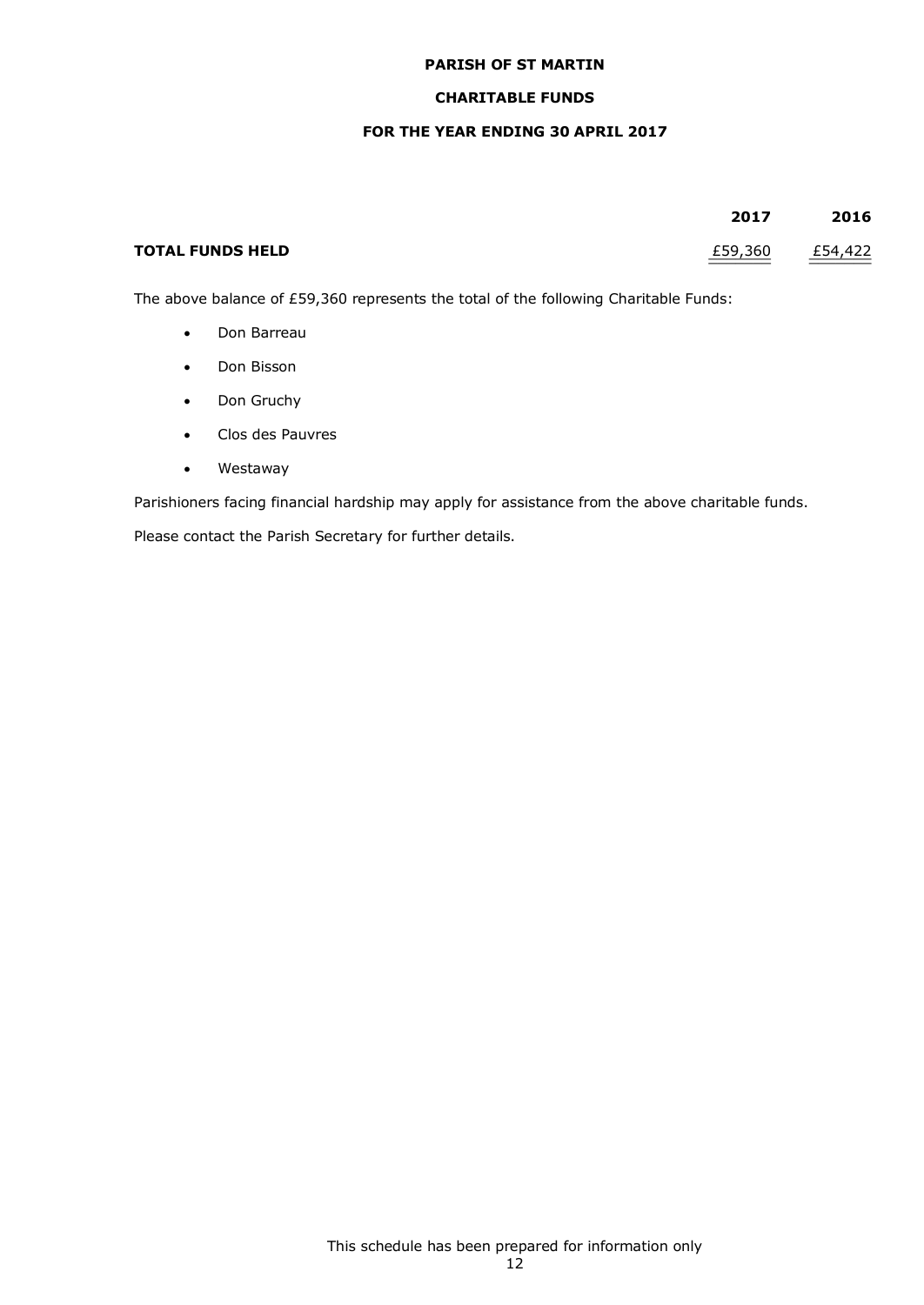### **PARISH OF ST MARTIN GENERAL ACCOUNT - ESTIMATES FOR THE YEAR ENDING 30 APRIL 2018**

| <b>Estimates</b><br>2016/17<br>£ | <b>Actual</b><br>2016/17<br>£ |                                                                                | <b>Estimates</b><br>2017/18<br>£ |
|----------------------------------|-------------------------------|--------------------------------------------------------------------------------|----------------------------------|
|                                  |                               | <b>ADMINISTRATION</b>                                                          |                                  |
| 7,500                            | 6,610                         | Telephone and postage                                                          | 7,000                            |
| 10,000                           | 10,107                        | Advertising, printing and stationery                                           | 12,000                           |
| 21,650                           | 25,126                        | Computer expenses                                                              | 12,000                           |
| 6,250                            | 6,250                         | Comité des Connétables                                                         | 6,635                            |
| 7,500                            | 4,151                         | Sundry expenses                                                                | 6,665                            |
| 52,900                           | 52,244                        |                                                                                | 44,300                           |
| 127,000                          | 127,135                       | <b>SALARIES, PENSIONS AND FEES</b><br>Salaries, pensions and social security   | 141,700                          |
| 2,750                            | 2,750                         | <b>Assessment Committee</b>                                                    | 2,750                            |
| 10,000                           | 7,770                         | Professional and legal fees                                                    | 11,250                           |
| 5,800                            | 5,800                         | Audit fee                                                                      | 5,800                            |
| 100                              | 156                           | <b>Etat Civil</b>                                                              | 350                              |
| 145,650                          | 143,611                       |                                                                                | 161,850                          |
| 51,000                           | 44,807                        | <b>TRESOR</b> Wages, repairs and maintenance                                   | 41,000                           |
| 15,000                           | 15,000                        | <b>RECTOR'S ACCOMMODATION ENTITLEMENT</b>                                      | 15,000                           |
| 7,000                            | 7,000                         | <b>CHARITABLE GRANTS</b>                                                       | 7,000                            |
| 100,000                          | 92,978                        | <b>ROADS ACCOUNT</b>                                                           | 100,000                          |
| 106,600                          | 106,201                       | <b>REFUSE COLLECTION</b>                                                       | 112,600                          |
| 450                              | 402                           | <b>STREET LIGHTING</b>                                                         | 450                              |
|                                  |                               | <b>MAINTENANCE OF PROPERTIES</b>                                               |                                  |
| 15,800                           | 14,124                        | Public Hall upkeep                                                             | 15,100                           |
| 17,000                           | 16,859                        | Public Hall - Interior and exterior maintenance                                | 20,000                           |
| 22,500                           | 22,424                        | Other properties and equipment                                                 | 16,000                           |
| 7,000<br>2,750                   | 4,243<br>1,790                | Village Green<br>Car Park maintenance                                          | 5,000<br>1,200                   |
| 65,050                           | 59,440                        |                                                                                | 57,300                           |
|                                  |                               |                                                                                |                                  |
| 21,500                           | 17,162                        | <b>HONORARY POLICE</b><br>Operational                                          | 23,550                           |
| 17,000                           | 16,086                        | Support                                                                        | 15,450                           |
| 500                              | 878                           | Capital - equipment                                                            | 2,000                            |
| 39,000                           | 34,126                        |                                                                                | 41,000                           |
|                                  |                               | <b>RESERVE FUNDS</b>                                                           |                                  |
| 20,000                           | 20,000                        | Depot and Barn Reserve Fund                                                    | 30,000                           |
| 21,000                           | 21,000                        | Car Park Reserve Fund                                                          | 21,000                           |
| 5,000<br>13,500                  | 5,000<br>13,500               | Parish Vehicles Reserve Fund                                                   | 3,000<br>13,500                  |
| 36,000                           | 36,000                        | Church Projects Reserve Fund<br>Former St Martin's School Project Reserve Fund | 36,000                           |
| 95,500                           | 95,500                        |                                                                                | 103,500                          |
| 678,150                          | 651,309                       | <b>EXPENDITURE EXCLUDING SPECIAL VOTES</b>                                     | 684,000                          |
|                                  |                               | <b>SPECIAL VOTE</b>                                                            |                                  |
| 12,000                           | 12,000                        | Youth Centre Worker                                                            | 12,000                           |
| 500                              | 500                           | Parish in Bloom                                                                | 500                              |
| 1,000<br>500                     | 1,000<br>500                  | Battle of Flowers<br>Senior Citizens Christmas Fund                            | 1,000<br>500                     |
| 1,500                            | 1,500                         | Petanque terrain shelter                                                       |                                  |
| 15,500                           | 15,500                        |                                                                                | 14,000                           |
| £693,650                         | £666,809                      | TOTAL EXPENDITURE FOR THE YEAR                                                 | £698,000                         |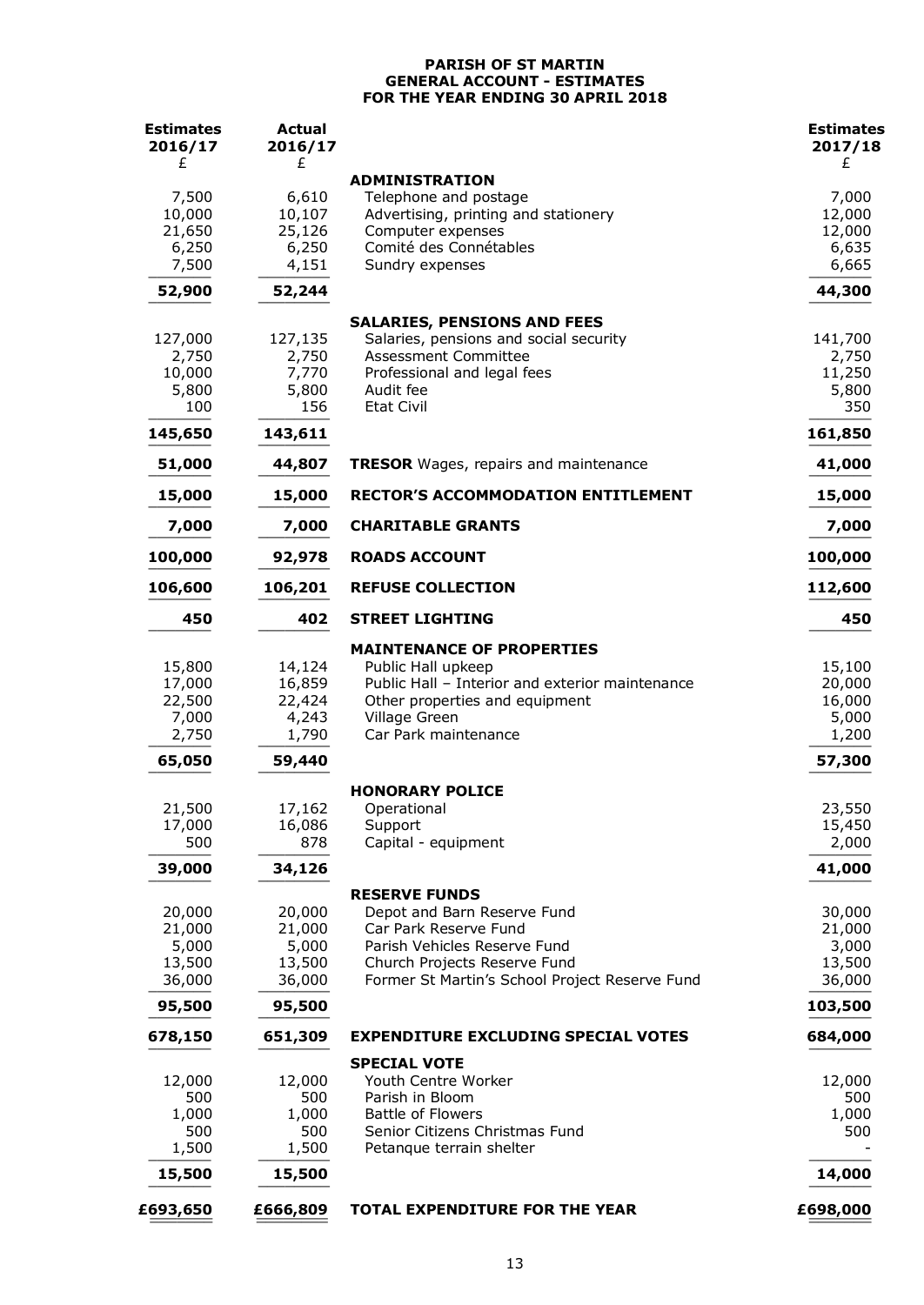#### **BUDGET – 2017/2018**

| <b>2017 RATE</b>                                         | 1.21p     | 1.22p               | 1.23p     |
|----------------------------------------------------------|-----------|---------------------|-----------|
| <b>ESTIMATED SUNDRY INCOME</b>                           | 57,500    | 57,500              | 57,500    |
| <b>Less: ESTIMATED EXPENDITURE</b>                       | (698,000) | (698,000)           | (698,000) |
| <b>PROVISION FOR RATES NOT COLLECTED</b>                 | (2,000)   | (2,000)             | (2,000)   |
|                                                          |           | (642,500) (642,500) | (642,500) |
| 2017 Parish Rate                                         |           |                     |           |
| 52,769,696 quarters at: 1.21p<br>1.22p<br>1.23p          | 638,513   | 643,790             | 649,067   |
| <b>NOTIONAL (DEFICIT)/SURPLUS</b><br><b>FOR THE YEAR</b> | (3,987)   | 1,290               | 6,567     |
| Add: BALANCE BROUGHT FORWARD                             | 221,897   | 221,897             | 221,897   |
| <b>NOTIONAL BALANCE AT 30 APRIL 2018</b>                 | £217,910  | £223,187            | £228,464  |

Note:

0.01p per Quarter = £5,277 in Parish Rate collectable. The balance in hand at 30 April 2017 was £221,897. The 2016 Rate comprised 52,568,914 quarters. The 2016 Rate at 1.22p amounted to £641,341. The above quarters for 2017 are still subject to appeals.

The above Rate represents the Parish Rate for both Domestic and Non–Domestic property. An additional amount will be collected by the Parish on behalf of the States of Jersey in respect of the Island Wide Rate. The Island Wide rate for 2017 has been set at 0.71p (2016: 0.70p) per Quarter for Domestic property and 1.23p (2016: 1.25p) per Quarter for Non-Domestic property.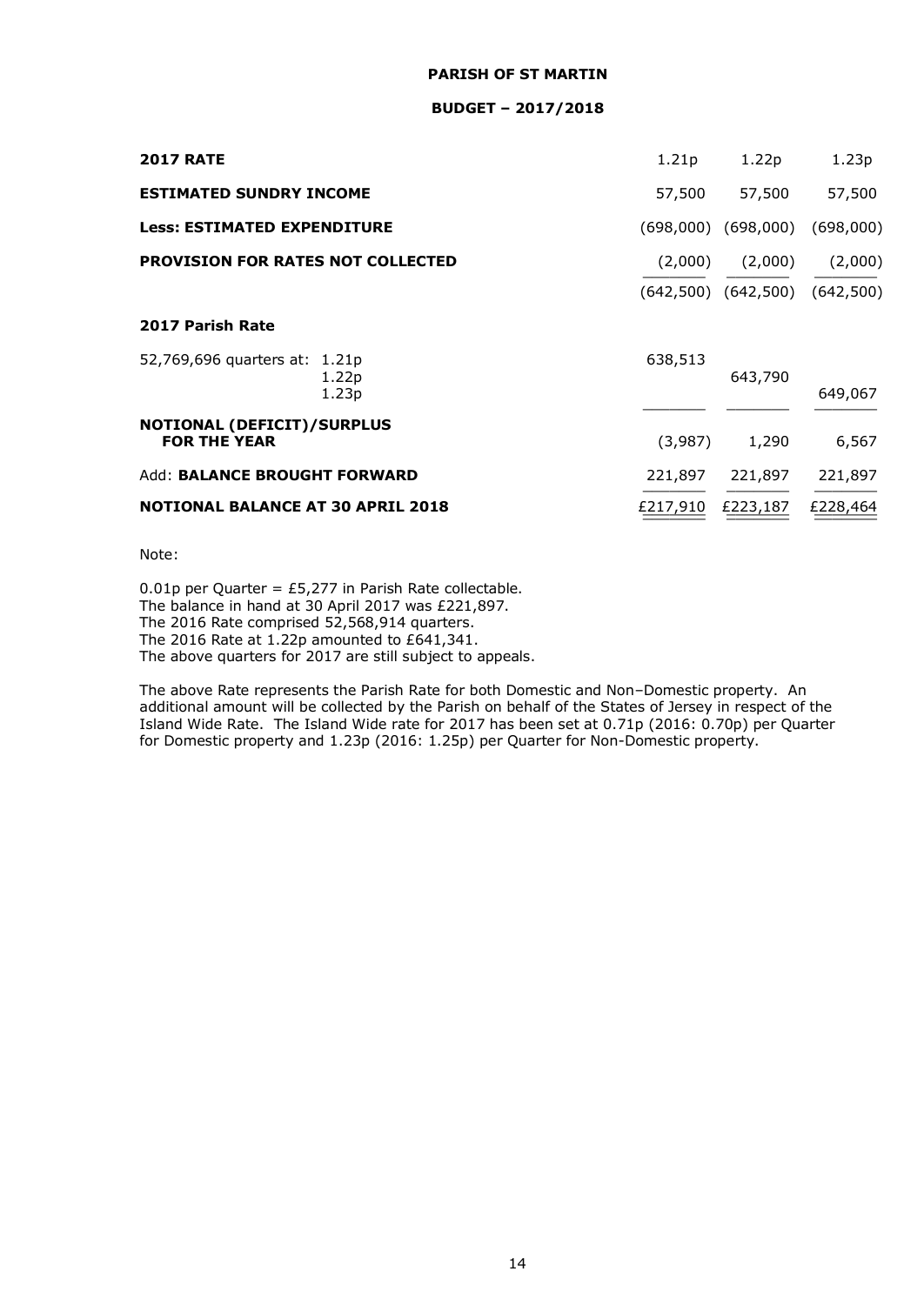#### **SHELTERED HOUSING OF THE PARISH OF ST MARTIN AT 30 APRIL 2017**

# **THE 'H' TRUST –**

**LE COURT CLOS (Properties 1 to 6)**

|                                      |           | 2017     |           | 2016    |
|--------------------------------------|-----------|----------|-----------|---------|
|                                      | £         | £        | £         | £       |
| <b>ASSETS</b>                        |           |          |           |         |
| Debtors                              |           | 6        |           | 3       |
| Cash at bank                         |           | 134,521  |           | 92,904  |
|                                      |           | £134,527 |           | £92,907 |
|                                      |           |          |           |         |
| <b>LIABILITIES</b>                   |           |          |           |         |
| Creditors                            |           |          |           |         |
| <b>Income</b>                        |           |          |           |         |
| Rents received                       | 57,557    |          | 55,580    |         |
| Bank interest received               | 55        |          | 31        |         |
| GST refunds                          | 453       |          | 1,018     |         |
|                                      | 58,065    |          | 56,629    |         |
| <b>Expenditure</b>                   |           |          |           |         |
| Insurance                            | 708       |          | 691       |         |
| Garden and landscaping               | 6,590     |          | 116       |         |
| Maintenance and repairs              | 6,967     |          | 19,706    |         |
| Power and water                      |           |          | 3         |         |
| Administration charges               | 1,200     |          | 1,200     |         |
| Rates payable                        | 893<br>87 |          | 144<br>87 |         |
| Sundry expenses                      |           |          |           |         |
|                                      | 16,445    |          | 21,947    |         |
|                                      |           |          |           |         |
| Surplus for the year                 | 41,620    |          | 34,682    |         |
| <b>ACCUMULATED NET RENTAL INCOME</b> |           |          |           |         |
| <b>BROUGHT FORWARD</b>               | 92,907    |          | 58,225    |         |
| <b>ACCUMULATED NET RENTAL INCOME</b> |           |          |           |         |
| <b>CARRIED FORWARD</b>               |           | 134,527  |           | 92,907  |
|                                      |           | £134,527 |           | £92,907 |